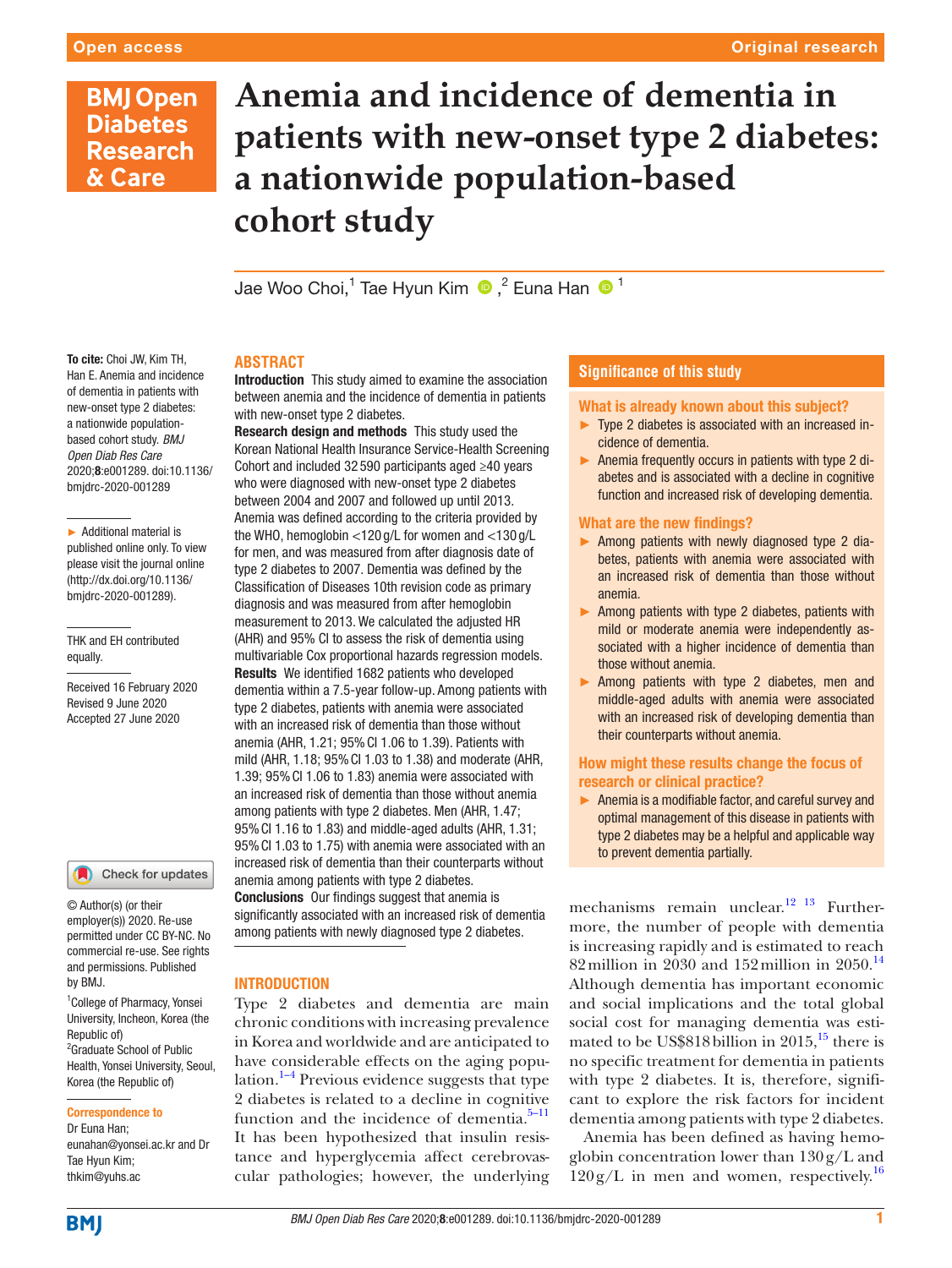There is an increasing interest regarding the role of anemia in the development of dementia in the general population.[16–25](#page-5-5) A chronic brain hypo-oxygenation due to anemia could be the biological mechanism underlying this association.<sup>17</sup> A significant reduction in brain oxygenation results in reversible cognitive impairment<sup>26</sup>; conversely, an increase in the circulating blood oxygen levels improves cognitive performance. A double-blind, placebo-controlled study implied improvement in cogni-tive performance following oxygen administration.<sup>[27](#page-6-1)</sup>

Previous studies evaluating the association between anemia and dementia have been performed in  $\frac{16212225}{200}$  or specific population, such as patients with chronic kidney disease  $(\widetilde{CKD})^{23}$  $(\widetilde{CKD})^{23}$  $(\widetilde{CKD})^{23}$  or in older adults,  $17-20.24$ but data on the relationship between anemia and the risk of incident dementia in patients with type 2 diabetes are limited. Anemia frequently occurs in patients with type 2 diabetes,<sup>[28](#page-6-2)</sup> and previous study reported that the risk of anemia in patients with diabetes is approximately two to three times higher than that of a general population. $29$ The underlying mechanisms may be due to features of the diabetic milieu (systemic inflammation, functional hematinic deficiencies, resistance of bone marrow to erythropoietin, and red cell abnormalities) that cause hemoglobin levels to drop. $30 \text{ Considering that patients}$  $30 \text{ Considering that patients}$ with diabetes may be more vulnerable to anemia and that anemia was a major risk factor for dementia, the evidence for association between anemia and dementia among patients with type 2 diabetes needed to be investigated.

This study, therefore, aimed to examine the association between anemia and the incidence of dementia in patients with newly diagnosed type 2 diabetes using nationwide population-based cohort data. We also aimed to identify the risk of dementia development according to the severity of anemia and explore the relationship between anemia and incidence of dementia stratified by sex and age groups.

# MATERIALS AND METHODS

# Data and study sample

We used data from the Korean National Health Insurance Service-Health Screening Cohort (NHIS-HEALS) database.<sup>[31](#page-6-5)</sup> The NHIS is the sole insurance provider in Korea and covers almost all citizens. All enrollees of the insurance system aged ≥40 years are entitled to standard medical examinations biennially that include a questionnaire survey on lifestyle and medical history, height, weight, and blood pressure (BP) measurements, and laboratory tests. The NHIS-HEALS data were obtained from the 2002–2003 health screening participants who were aged between 40 and 79 years in 2002 and were followed up until 2013. The NHIS-HEALS consisted of 514866 health screening participants, who accounted for approximately 10% of all health screening participants in 2002 and 2003 by simple random sampling. This database includes patients' demographic characteristics and clinical information concerning treatments, diagnoses,

and prescribed drugs of all visits (outpatient, inpatients, and pharmacy visits) provided by healthcare facilities. Moreover, it is connected to the Korean death registration database, which includes dates and causes of deaths.

Of the 513268 patients who were included in the 2004– 2007 NHIS-HEALS database, we excluded those with type 1 diabetes from 2002 to 2007 (n=6629). Moreover, we excluded patients without type 2 diabetes to enroll those who were diagnosed with type 2 diabetes from 2004 to 2007 as study participants (n=425161). Type 2 diabetes (n=81478) was defined as the existence of at least one of the following criteria: (1) fasting blood glucose level of ≥126mg/dL (7mmol/L), (2) at least one additional diagnosis of type 2 diabetes within 6 months from the initial date of diagnosis under the ICD-10 codes E11–E14, and (3) use of oral hypoglycemic agents or insulin. In subjects who were diagnosed with type 2 diabetes between 2004 and 2007 (baseline period), we excluded those who were diagnosed with type 2 diabetes before the baseline period to recruit only those with newly diagnosed type 2 diabetes (n=40914). Additionally, we excluded study patients who had a history of dementia before hemoglobin measurement to minimize reverse causality (n=176) and individuals who had no health screening data after diabetes diagnosis (n=7792) or missing data regarding hemoglobin (n=6). The final study sample included 32590 patients with new-onset type 2 diabetes ([online supple](https://dx.doi.org/10.1136/bmjdrc-2020-001289)[mentary figure 1](https://dx.doi.org/10.1136/bmjdrc-2020-001289)).

#### **Measurement**

The outcome variable in this study is dementia. Dementia was measured by ICD-10 codes (F00, F01, F02, F03, G30, or G31) as primary diagnosis<sup>32</sup> and was measured from after hemoglobin measurement between 2004 and 2007 until December 31, 2013. This definition of dementia incidence was applied to outpatients and inpatients.

We used anemia as the independent variable, which was defined according to the WHO criteria, hemoglobin  $\langle 120 \text{ g/L}$  for women and  $\langle 130 \text{ g/L}$  for men,<sup>33</sup> and anemia was measured from after diagnosis date of type 2 diabetes to 2007. The severity of anemia was categorized as mild (hemoglobin  $\geq 110$  g/L), moderate (hemoglobin  $80-109$  g/L), or severe (hemoglobin < $80$  g/L) according to the WHO criteria. Serum hemoglobin concentration was estimated using the cyanmethemoglobin method.

Potential confounding factors were age, sex, body mass index (BMI), systolic and diastolic BP, fasting glucose, total cholesterol, smoking, heavy drinking, exercise, household income, residential area, and comorbidities. The potential confounding factors except for comorbidities were measured on the date of hemoglobin measurement, while comorbidities were measured by screening information for all medical records from January 1, 2002 to the date of hemoglobin measurement. Age was measured as time scale in the Cox proportional hazards models. BP was estimated with the individuals seated following at least 5min of rest. Total cholesterol and fasting glucose were estimated by blood samples following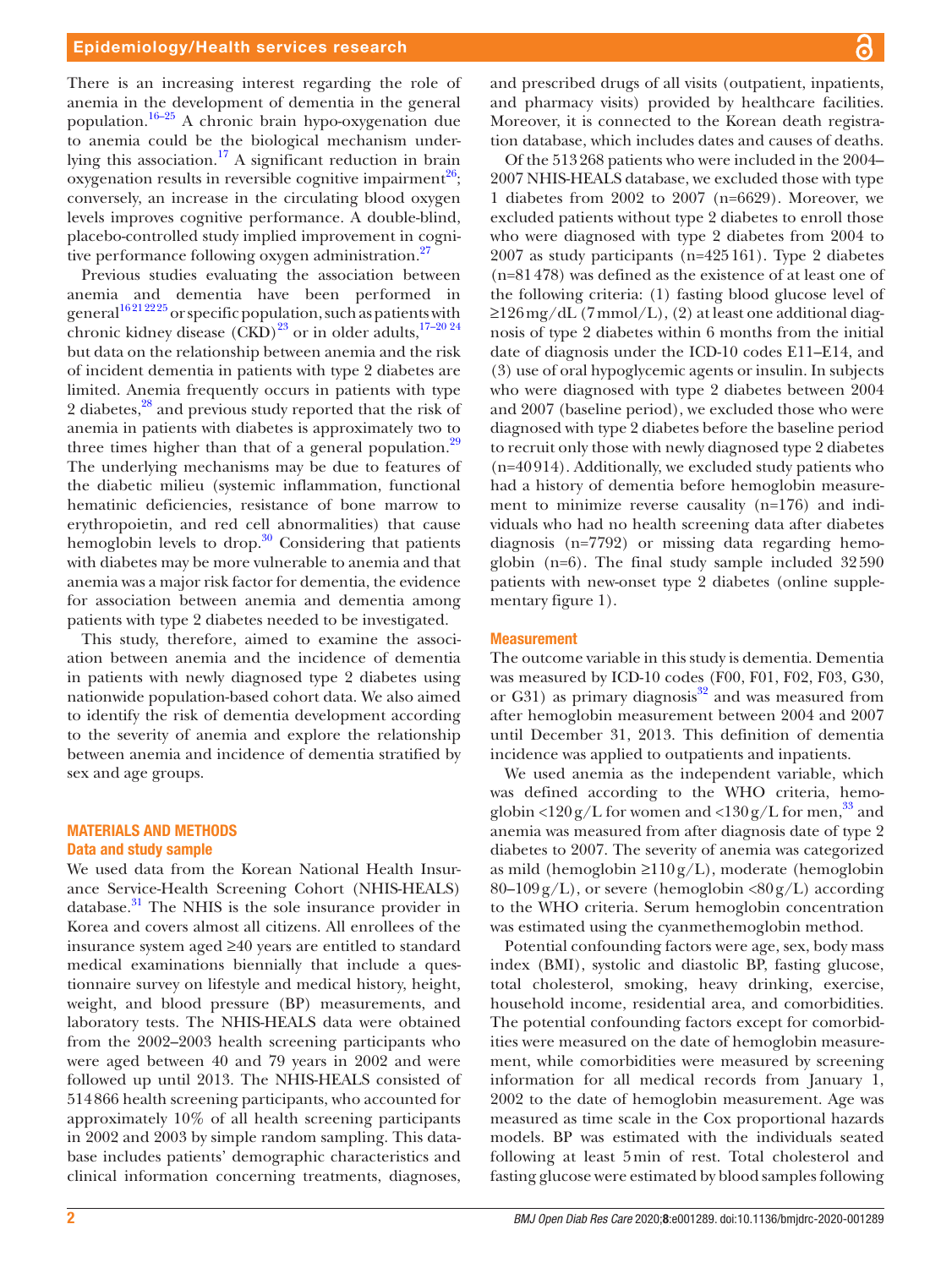overnight fasting. The participants were divided into the following age groups: middle-aged (40–64 years) and older adults (≥65 years). The WHO recommendations for Asian populations were used to categorize individuals into five BMI groups:  $\langle 18.5 \text{ kg/m}^2 \text{ (underweight)},$  $18.5-22.9 \,\mathrm{kg/m^2}$  (normal),  $23.0-24.9 \,\mathrm{kg/m^2}$  (overweight), 25.0–29.9kg/m<sup>2</sup> (class I obese), or  $\geq 30 \text{kg/m}^2$ 

 $(class II obese).$ <sup>34</sup> Regarding smoking status, participants were classified as current smokers, ex-smokers, or nonsmokers. Individuals who consumed ≥30g/day of alcohol were classified as heavy drinkers.<sup>35</sup> Exercise was defined as performing exercise at least once a week. Household income was classified as follows: (1) low income (<40th percentile), (2) middle income (41st–80th percentile),

<span id="page-2-0"></span>

| Table 1                   |                  | General characteristics of the study participants according to incidence of anemia<br>Anemia |             |                |              |         |  |
|---------------------------|------------------|----------------------------------------------------------------------------------------------|-------------|----------------|--------------|---------|--|
|                           |                  |                                                                                              |             |                |              |         |  |
| <b>Variables</b>          | <b>Total</b>     | <b>Yes</b><br>n                                                                              | $\%$        | No<br>n        | $\%$         | P value |  |
|                           |                  |                                                                                              |             |                |              |         |  |
| Total<br>Women            | 32590<br>12040   | 3104<br>1731                                                                                 | 9.5<br>55.8 | 29486<br>10309 | 90.5<br>35.0 | < 0.001 |  |
|                           |                  |                                                                                              |             |                |              | < 0.001 |  |
| Age (years)<br>$40 - 64$  | 24635            | 1771                                                                                         | 57.1        | 22864          | 77.5         |         |  |
| $\geq 65$                 | 7955             | 1333                                                                                         | 42.9        | 6622           | 22.5         |         |  |
| BMI ( $\text{kg/m}^2$ )   |                  |                                                                                              |             |                |              | < 0.001 |  |
| $≤18.5$                   | 609              | 177                                                                                          | 5.7         |                | 1.5          |         |  |
|                           |                  |                                                                                              |             | 432            |              |         |  |
| $18.5 - 23$               | 8985             | 1278                                                                                         | 41.2        | 7707           | 26.1         |         |  |
| $23 - 25$                 | 8645             | 719                                                                                          | 23.2        | 7926           | 26.9         |         |  |
| $25 - 30$                 | 12769            | 840                                                                                          | 27.1        | 11929          | 40.5         |         |  |
| $\geq 30$                 | 1582             | 90                                                                                           | 2.9         | 1492           | 5.1          |         |  |
| BP (mm Hg)                |                  |                                                                                              |             |                |              |         |  |
| Systolic                  | $130.8 + 17.1$   | 127.7                                                                                        | 17.8        | 131.1          | 17.0         | < 0.001 |  |
| Diastolic                 | $81.0 \pm 11.0$  | 77.6                                                                                         | 11.1        | 81.4           | 10.9         | < 0.001 |  |
| Fasting glucose (mg/dL)   | 132.6±46.3       | 129.4                                                                                        | 49.2        | 132.9          | 46.0         | < 0.001 |  |
| Total cholesterol (mg/dL) | $202.5 \pm 40.7$ | 190.2                                                                                        | 41.5        | 203.8          | 40.4         | < 0.001 |  |
| <b>Current smokers</b>    | 7297             | 469                                                                                          | 15.1        | 6828           | 23.2         | < 0.001 |  |
| Heavy drinkers            | 2007             | 128                                                                                          | 4.1         | 1879           | 6.4          | < 0.001 |  |
| <b>Exercisers</b>         | 15177            | 1208                                                                                         | 38.9        | 13969          | 47.4         | < 0.001 |  |
| Household income          |                  |                                                                                              |             |                |              | < 0.001 |  |
| Low                       | 10155            | 1184                                                                                         | 38.1        | 8971           | 30.4         |         |  |
| Middle                    | 12461            | 1070                                                                                         | 34.5        | 11391          | 38.6         |         |  |
| High                      | 9974             | 850                                                                                          | 27.4        | 9124           | 30.9         |         |  |
| Residential area          |                  |                                                                                              |             |                |              | < 0.001 |  |
| Metropolitan              | 4825             | 383                                                                                          | 12.3        | 4442           | 15.1         |         |  |
| Urban                     | 8962             | 843                                                                                          | 27.2        | 8119           | 27.5         |         |  |
| Rural                     | 18803            | 1878                                                                                         | 60.5        | 16925          | 57.4         |         |  |
| Comorbidities             |                  |                                                                                              |             |                |              |         |  |
| Hypertension              | 15048            | 1527                                                                                         | 49.2        | 13521          | 45.9         | < 0.001 |  |
| Dyslipidemia              | 11666            | 1141                                                                                         | 36.8        | 10525          | 35.7         | 0.240   |  |
| <b>CKD</b>                | 245              | 56                                                                                           | 1.8         | 189            | 0.6          | < 0.001 |  |
| Ischemic heart disease    | 5339             | 625                                                                                          | 20.1        | 4714           | 16.0         | < 0.001 |  |
| <b>Stroke</b>             | 1725             | 240                                                                                          | 7.7         | 1485           | 5.0          | < 0.001 |  |
| Depressive disorders      | 2990             | 395                                                                                          | 12.7        | 2595           | 8.8          | < 0.001 |  |
| Cancer                    | 2522             | 397                                                                                          | 12.8        | 2125           | 7.2          | < 0.001 |  |

Values are presented as mean±SD or n (%).

BMI, body mass index; BP, blood pressure; CKD, chronic kidney disease.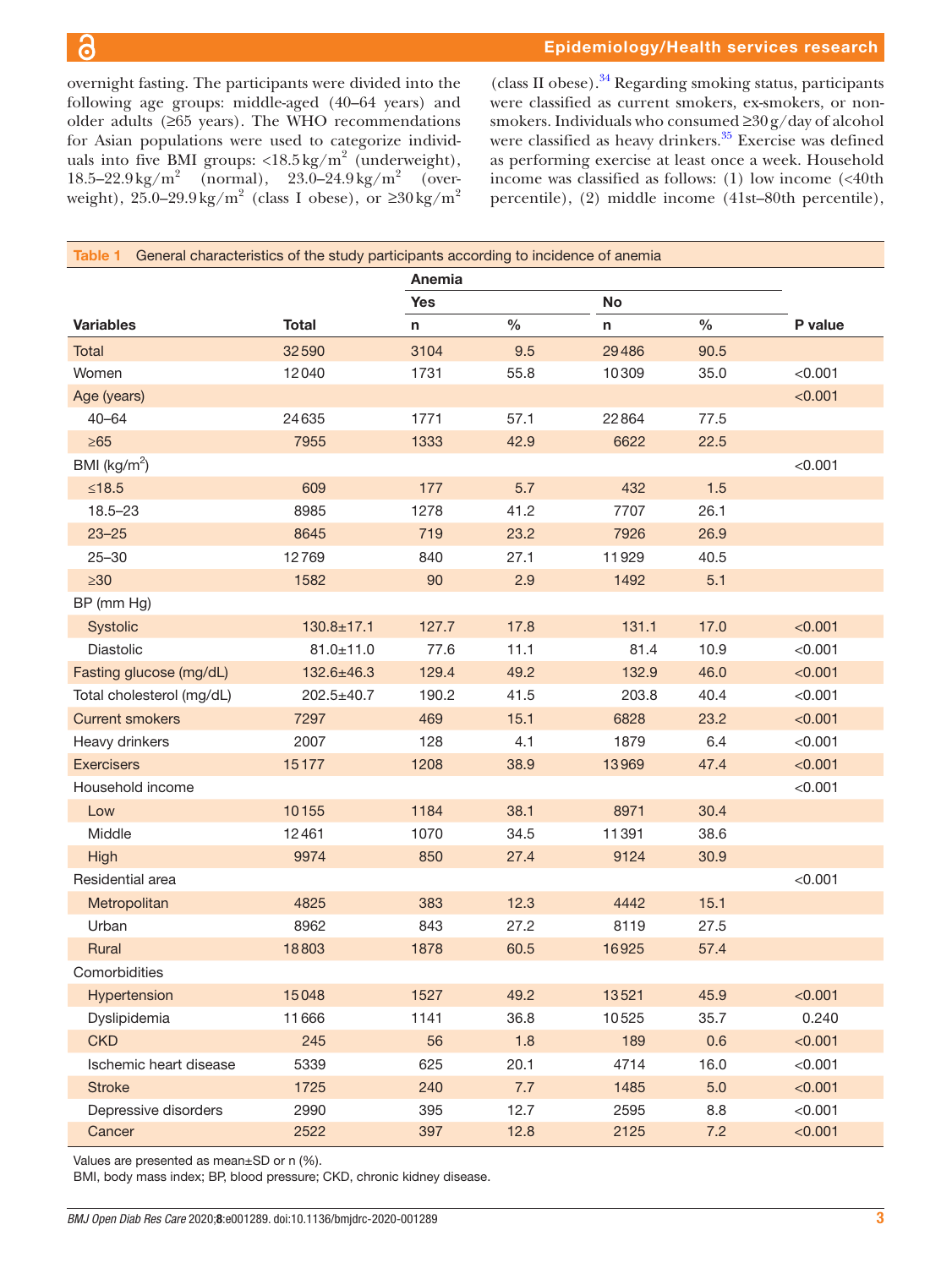or (3) high income (81st–100th percentile). Residential area was classified as metropolitan (capital), urban (local government with >1million residents), or rural (otherwise). Comorbidities included hypertension (ICD-10: I10–I15), dyslipidemia (ICD-10: E78), CKD (ICD-10: N18), stroke (ICD-10: I60–I63), ischemic heart disease (ICD-10: I20–I25), depressive disorders (ICD-10: F32– F33), and cancer (ICD-10: C00–C99).

## Statistical analysis

Patients' demographic and clinical characteristics were compared according to the presence of anemia using an independent t-test for continuous variables and Pearson's  $\chi^2$  test for categorical variables, respectively. Data are expressed as mean±SD for continuous variables or as numbers with percentages for categorical variables. We measured age-standardized incidence rates (95%CI) of dementia per 1000 person-years according to presence or severity of anemia. For each study participant, risk of dementia was estimated from the date of hemoglobin measurement after diabetes diagnosis between 2004 and 2007 until December 31, 2013. The length of follow-up was measured in days, and all study participants were followed up until the onset of dementia, withdrawal from the insurance system, death from any causes, or the end of 2013, whichever occurred first.

We calculated the adjusted HR (AHR) and 95% CI to determine the association between anemia and the incidence of dementia using Cox proportional hazards regression models. First, we analyzed the effect of anemia on the incidence of dementia in patients with new-onset type 2 diabetes. Second, we also identified the risk of dementia according to the severity of anemia. Finally, we explored the relationship between anemia and the incidence of dementia stratified by sex and age groups.

All data extraction and statistical analyses were performed using SAS V.9.4 software. Proportional

hazards assumptions were evaluated statistically and satisfied for all models.

#### RESULTS

Our study enrolled 32 590 patients with new-onset type 2 diabetes aged ≥40 years and observed 1682 events of dementia during an average of 7.5±1.7 years of follow-up. [Table](#page-2-0) 1 shows the general characteristics of the study participants according to the severity of anemia. The proportions of women (55.8% vs 35.0%), older adults (42.9% vs 22.5%), underweight participants (5.7% vs 1.5%), participants with low household income (38.1% vs 30.4%), participants living in rural areas (60.5% vs 57.4%), and participants with comorbidities (hypertension (49.2% vs 45.9%), CKD (1.8% vs  $0.6\%$ ), ischemic heart disease  $(20.1\% \text{ vs } 16.0\%),$ stroke (7.7% vs 5.0%), depressive disorders (12.7% vs 8.8%), and cancer (12.8% vs 7.2%)) with anemia were significantly higher than those without anemia among patients with type 2 diabetes. The average systolic (127.7 mm Hg vs 131.1 mm Hg) and diastolic (77.6 mm Hg vs 81.4 mm Hg) BP, fasting glucose (129.4 mg/dL vs  $132.9 \,\text{mg/dL}$ ), and total cholesterol  $(190.2 \,\text{mg/dL}$  vs 203.8 mg/dL) and the proportions of current smokers  $(15.1\% \text{ vs } 23.2\%), \text{ heavy drifters } (4.1\% \text{ vs } 6.4\%), \text{ and}$ exercisers  $(38.9\% \text{ vs } 47.4\%)$  with anemia were significantly lower than those without anemia among patients with type 2 diabetes.

[Table](#page-3-0) 2 presents the AHR and 95%CI for the incidence of dementia according to the presence and severity of anemia among patients with newly diagnosed type 2 diabetes. After adjusting for sex and age, model 1 showed that patients with anemia were at a higher risk of dementia (AHR, 1.35; 95%CI 1.18 to 1.53) than those without anemia among patients with type 2

<span id="page-3-0"></span>

| Association between anemia and incidence of dementia in patients with new-onset type 2 diabetes<br>Table 2 |                    |             |               |                  |                                                                                                         |                        |                        |                      |  |  |  |
|------------------------------------------------------------------------------------------------------------|--------------------|-------------|---------------|------------------|---------------------------------------------------------------------------------------------------------|------------------------|------------------------|----------------------|--|--|--|
|                                                                                                            |                    | $\mathbf n$ | <b>Events</b> | Person-<br>years | Age-standardized HR (95% CI)<br>incidence rates<br>(95% CI) of<br>dementia per<br>1000 person-<br>years |                        |                        |                      |  |  |  |
| <b>Model</b>                                                                                               | <b>Variables</b>   |             |               |                  |                                                                                                         | Model 1†               | Model 2‡               | Model 3§             |  |  |  |
| Model 1                                                                                                    | Anemia             |             |               |                  |                                                                                                         |                        |                        |                      |  |  |  |
|                                                                                                            | <b>No</b>          | 29486       | 1396          | 221429           | 43 (41 to 45)                                                                                           | 1.00                   |                        |                      |  |  |  |
|                                                                                                            | <b>Yes</b>         | 3104        | 286           | 21828            | 73 (66 to 79)                                                                                           | 1.35 (1.18 to 1.53)*** | 1.33 (1.12 to 1.51)*** | 1.21 (1.06 to 1.39)* |  |  |  |
| Model 2                                                                                                    | Severity of anemia |             |               |                  |                                                                                                         |                        |                        |                      |  |  |  |
|                                                                                                            | None               | 29486       | 1396          | 221429           | 43 (41 to 45)                                                                                           | 1.00                   |                        |                      |  |  |  |
|                                                                                                            | Mild               | 2484        | 224           | 17618            | 71 (64 to 78)                                                                                           | 1.32 (1.13 to 1.51)*** | 1.30 (1.11 to 1.49)**  | 1.18 (1.03 to 1.38)* |  |  |  |
|                                                                                                            | Moderate           | 584         | 61            | 3972             | 81 (65 to 98)                                                                                           | 1.58 (1.21 to 2.05)*** | 1.55 (1.24 to 2.01)*** | 1.39 (1.06 to 1.83)* |  |  |  |
|                                                                                                            | Severe             | 36          |               | 238              | 43 (1 to 87)                                                                                            | $0.69$ (0.11 to 5.07)  | $0.63$ (0.11 to 4.74)  | 0.68 (0.10 to 4.87)  |  |  |  |

\*P<0.05, \*\*P<0.01, \*\*\*P<0.001.

†HRs were estimated after adjusting for sex and age.

‡HRs were estimated after adjusting for sex, age, household income, and residential area.

§HRs were estimated after adjusting for sex, age, body mass index, blood pressure, fasting glucose, total cholesterol, smoking, heavy alcohol drinking, exercise, household income, residential area, and comorbidities.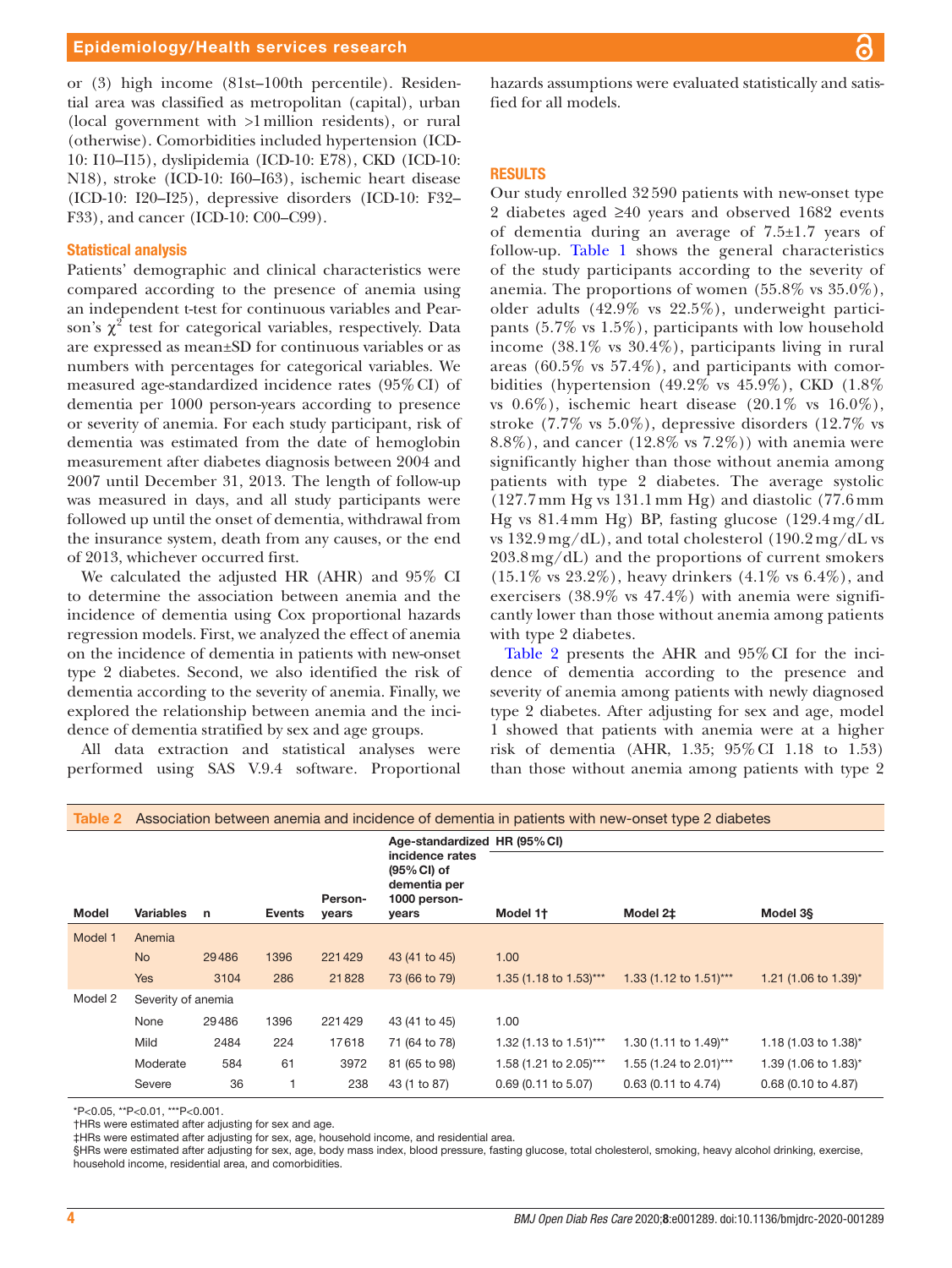

<span id="page-4-0"></span>Figure 1 Association between anemia and incidence of dementia according to sex and age.

diabetes. Among patients with type 2 diabetes, the risk of dementia was significantly higher in patients with mild (AHR, 1.32; 95%CI 1.13 to 1.51) and moderate (AHR, 1.58; 95%CI 1.21 to 2.05) anemia than those without anemia. After adjusting for sex, age, residential area, and household income, model 2 revealed that patients with anemia were at a higher risk of dementia (AHR, 1.33; 95%CI 1.12 to 1.51) than those without anemia among patients with type 2 diabetes. Among patients with type 2 diabetes, the risk of dementia was significantly higher in patients with mild (AHR, 1.30; 95%CI 1.11 to 1.49) and moderate (AHR, 1.55; 95%CI 1.24 to 2.01) anemia than those without anemia. After adjusting for all potential confounding factors, model 3 indicated that patients with anemia were at a higher risk of dementia (AHR, 1.21; 95%CI 1.06 to 1.39) than those without anemia among patients with type 2 diabetes. Among patients with type 2 diabetes, the risk of dementia was significantly higher in patients with mild (AHR, 1.18; 95%CI 1.03 to 1.38) and moderate (AHR, 1.39; 95%CI 1.06 to 1.83) anemia than those without anemia. However, there was no significant association between severe anemia and risk of developing dementia in all models.

[Figure](#page-4-0) 1 shows the results of the analysis of the association between anemia and the incidence of dementia according to sex and age. Among men with type 2 diabetes, patients with anemia were at a higher risk of dementia (AHR, 1.47; 95%CI 1.16 to 1.83) than those without anemia. In middle-aged adults with type 2 diabetes, the risk of dementia increased significantly in patients with anemia than those without (AHR, 1.31; 95%CI 1.03 to 1.75). In women and older adults, there was no statistically significant association between anemia and the incidence of dementia.

# **DISCUSSION**

This study had three main findings. First, among patients with newly diagnosed type 2 diabetes, patients with anemia were associated with an increased risk of dementia than

those without anemia. Second, among patients with type 2 diabetes, patients with mild or moderate anemia were associated with an increased risk of dementia development than those without anemia. Third, among patients with type 2 diabetes, men and middle-aged adults with anemia were associated with an increased risk of dementia than their counterparts without anemia.

Our findings were in line with previous studies which had investigated the association between anemia and dementia,  $16\frac{16}{22}$   $24\frac{25}{25}$  except for a research on patients with CKD.<sup>23</sup> Although the mechanisms linking anemia to the incidence of dementia have not been fully established, a few hypotheses have been suggested. First, chronic brain hypoxia associated with anemia may affect patients' cognitive function by expediting the accumulation of amyloid-β. [36](#page-6-10) Second, anemia has been related to the progression of white matter disease. $37$  A meta-analysis study showed a significant relationship between white matter hyperintensities and the incidence of dementia. Finally, anemia associated with deficiency in micronutrients such as vitamin  $B_{19}$  and iron may be related to dementia.[20](#page-5-8) Iron deficiency (a mineral that plays a critical role in storage and transport of oxygen in the brain) may cause cognitive decline or cerebral hypoxia.<sup>38</sup> Deficiency in vitamin  $B_{19}$  has also been associated with dementia.<sup>39</sup>

Our findings showed that patients with mild or moderate anemia had higher incidence of dementia than those without anemia. Furthermore, the agestandardized incidence rate of dementia of moderate anemia (0.081) was higher than that of mild anemia (0.071). Previous research verified that patients with lower hemoglobin concentration had a higher AHR value of incident dementia.<sup>17</sup> Another study showed that severe anemia was independently related to the incidence of dementia[.24](#page-6-14) These findings support the notion that the risk of developing dementia increases when the hemoglobin concentration decreases. One potential mechanism that can possibly explain the dose–response association is that mild anemia may have lesser effect on oxygen delivery to the brain through a compensatory reaction, such as vascular dilation, to maintain the cere-bral blood flow than moderate or severe anemia.<sup>[40](#page-6-15)</sup>

Although the prevalence of anemia and dementia is more frequent in women than in men, $24$  our findings showed that anemia was independently associated with the incidence of dementia in men with type 2 diabetes, which is different from results in previous studies conducted in the general population. Denny *et*   $a^{18}$  $a^{18}$  $a^{18}$  suggested that the effect of anemia on dementia is greater in women than in men. Chung *et al*<sup>21</sup> found that female, and not male, patients with dementia had higher prevalence of iron deficiency anemia. Our results also showed a significant association between anemia and the incidence of dementia in middle-aged adults with type 2 diabetes. Anemia and dementia commonly occur in older adults,  $41\frac{42}{2}$  and previous studies showed significant relationship between anemia and dementia among older adults. $17-20.24$  In patients with type 2 diabetes, our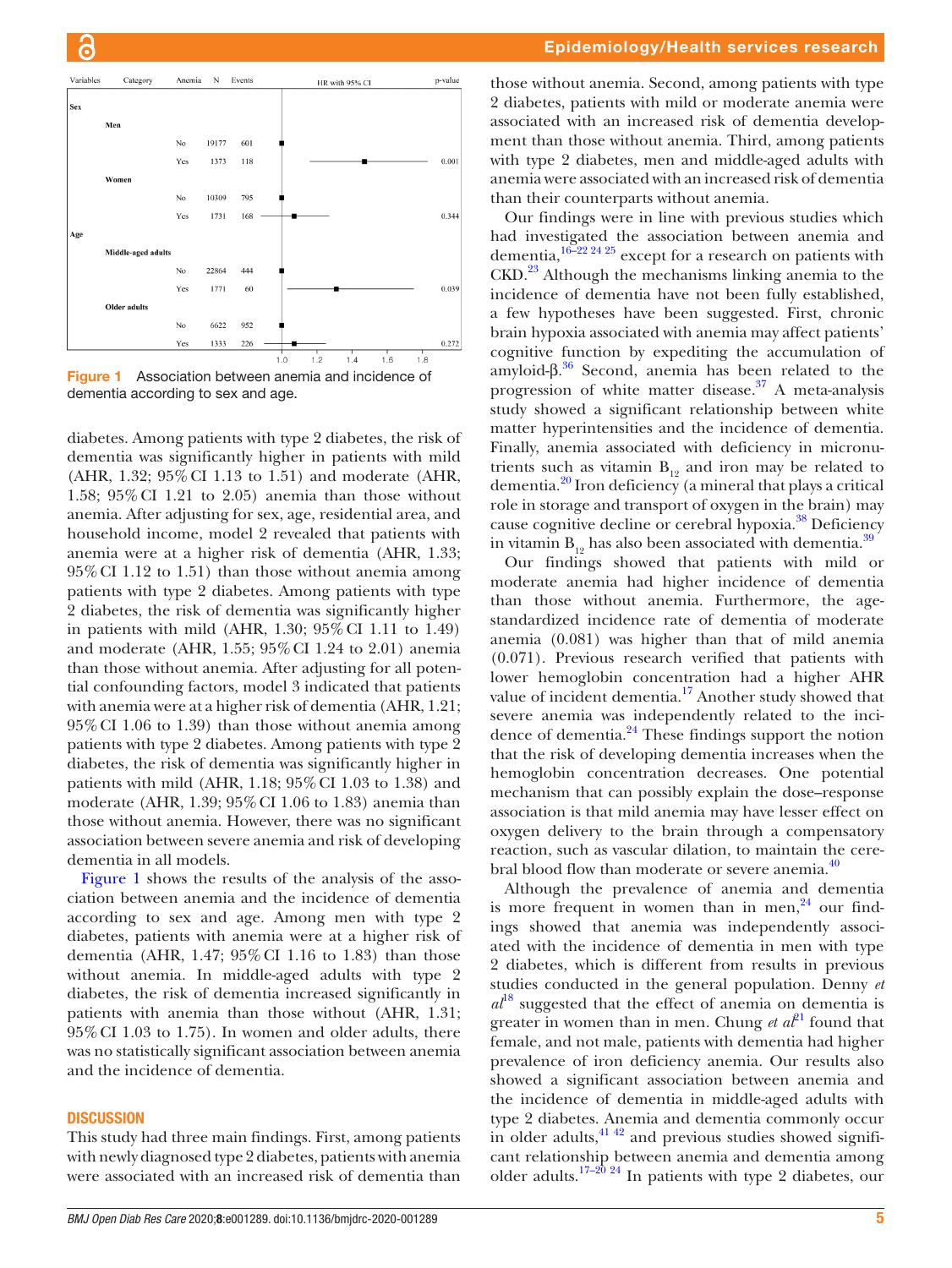findings suggest that men and middle-aged adults with anemia were significantly associated with risk of dementia compared with their counterparts without anemia, respectively.

Our study had several limitations that need to be considered. First, we could not determine the severity of dementia from the medical records. Second, although we examined the incidence of dementia according to the severity of anemia, only one case of severe anemia was associated with incidence of dementia. Future research is warranted to explore the association between severe anemia and dementia using larger data. Third, although we excluded patients with a dementia diagnosis made before the date of anemia measurement, there may have been reverse causality. Fourth, we were not able to obtain patients' genetic information, such as *APOE4* carrier status, and we were not able to assess their education and literacy levels, which might have an effect on cognitive function.[43](#page-6-17) Finally, as the Korean population is predominantly of Asian descent, further studies are needed to confirm that these findings are consistent with other ethnicities and geographical regions.

Despite these limitations, the strengths of our study included its longitudinal design and the abundant available data regarding demographics, lifestyle variables, comorbidities, and biomedical information. To the best of our knowledge, this is the first study to examine the association between anemia and the incidence of dementia among patients with new-onset type 2 diabetes.

In conclusion, this cohort study of the Korean population demonstrated that anemia is significantly associated with an increased risk of dementia among patients with newly diagnosed type 2 diabetes. Anemia is a modifiable factor, and most of its types occur due to insufficient nutrition (vitamins or iron). $^{44}$  $^{44}$  $^{44}$  Moreover, anemia of chronic disease may be modified through treatment (eg, erythropoietin therapy in diabetes). $45$  Therefore, we suggest that careful examination and optimal management of anemia in patients with type 2 diabetes may be helpful and applicable methods to partially prevent the development of dementia.

Acknowledgements We would like to thank Editage (www.editage.co.kr) for providing English language editing assistance.

Contributors JWC and EH designed the study. JWC and THK performed the literature review and interpretation of data analysis. JWC analyzed the data. JWC, THK, and EH wrote the draft. All authors read and approved the final manuscript.

Funding This work was supported by the National Research Foundation of Korea (grant number: 2019R1A2C1003259, 2019K2A9A2A08000108, and 2020R1I1A1A01053104).

#### Competing interests None declared.

Patient consent for publication Not required.

Ethics approval The Yonsei University Institutional Review Board approved this study (approval number: 7001988-202002-HR-792-01E) and the requirement for informed consent was waived as the NHIS-HEALS database was constructed after anonymization according to strict confidentiality guidelines.

Provenance and peer review Not commissioned; externally peer reviewed.

Data availability statement Data may be obtained from a third party and are not publicly available.

**Open access** This is an open access article distributed in accordance with the Creative Commons Attribution Non Commercial (CC BY-NC 4.0) license, which permits others to distribute, remix, adapt, build upon this work non-commercially, and license their derivative works on different terms, provided the original work is properly cited, appropriate credit is given, any changes made indicated, and the use is non-commercial. See:<http://creativecommons.org/licenses/by-nc/4.0/>.

#### ORCID iDs

Tae Hyun Kim<http://orcid.org/0000-0003-1053-8958> Euna Han <http://orcid.org/0000-0003-2656-7059>

#### **REFERENCES**

- <span id="page-5-0"></span>1 Cheng D, Noble J, Tang MX, *et al*. Type 2 diabetes and late-onset Alzheimer's disease. *[Dement Geriatr Cogn Disord](http://dx.doi.org/10.1159/000324134)* 2011;31:424–30.
- 2 Snowden MB, Steinman LE, Bryant LL, *et al*. Dementia and cooccurring chronic conditions: a systematic literature review to identify what is known and where are the gaps in the evidence? *[Int J](http://dx.doi.org/10.1002/gps.4652)  [Geriatr Psychiatry](http://dx.doi.org/10.1002/gps.4652)* 2017;32:357–71.
- 3 Shin J-Y. Trends in the prevalence and management of diabetes in Korea: 2007-2017. *[Epidemiol Health](http://dx.doi.org/10.4178/epih.e2019029)* 2019;41:e2019029.
- 4 Kim YJ, Han JW, So YS, *et al*. Prevalence and trends of dementia in Korea: a systematic review and meta-analysis. *[J Korean Med Sci](http://dx.doi.org/10.3346/jkms.2014.29.7.903)* 2014;29:903–12.
- <span id="page-5-1"></span>5 Grodstein F, Chen J, Wilson RS, *et al*. Type 2 diabetes and cognitive function in community-dwelling elderly women. *[Diabetes Care](http://dx.doi.org/10.2337/diacare.24.6.1060)* 2001;24:1060–5.
- 6 Yaffe K, Blackwell T, Kanaya AM, *et al*. Diabetes, impaired fasting glucose, and development of cognitive impairment in older women. *[Neurology](http://dx.doi.org/10.1212/01.WNL.0000134666.64593.BA)* 2004;63:658–63.
- 7 Roberts RO, Geda YE, Knopman DS, *et al*. Association of duration and severity of diabetes mellitus with mild cognitive impairment. *[Arch Neurol](http://dx.doi.org/10.1001/archneur.65.8.1066)* 2008;65:1066–73.
- 8 Peila R, Rodriguez BL, Launer LJ, *et al*. Type 2 diabetes, APOE gene, and the risk for dementia and related pathologies: the Honolulu-Asia aging study. *[Diabetes](http://dx.doi.org/10.2337/diabetes.51.4.1256)* 2002;51:1256–62.
- 9 Xu WL, Qiu CX, Wahlin A, *et al*. Diabetes mellitus and risk of dementia in the Kungsholmen project: a 6-year follow-up study. *[Neurology](http://dx.doi.org/10.1212/01.wnl.0000140291.86406.d1)* 2004;63:1181–6.
- 10 Luchsinger JA, Tang MX, Stern Y, *et al*. Diabetes mellitus and risk of Alzheimer's disease and dementia with stroke in a multiethnic cohort. *[Am J Epidemiol](http://dx.doi.org/10.1093/aje/154.7.635)* 2001;154:635–41.
- 11 Davis WA, Zilkens RR, Starkstein SE, *et al*. Dementia onset, incidence and risk in type 2 diabetes: a matched cohort study with the Fremantle diabetes study phase I. *[Diabetologia](http://dx.doi.org/10.1007/s00125-016-4127-9)* 2017;60:89–97.
- <span id="page-5-2"></span>12 Luchsinger JA. Adiposity, hyperinsulinemia, diabetes and Alzheimer's disease: an epidemiological perspective. *[Eur J](http://dx.doi.org/10.1016/j.ejphar.2008.02.048)  [Pharmacol](http://dx.doi.org/10.1016/j.ejphar.2008.02.048)* 2008;585:119–29.
- 13 Luchsinger JA. Type 2 diabetes and cognitive impairment: linking mechanisms. *[J Alzheimers Dis](http://dx.doi.org/10.3233/JAD-2012-111433)* 2012;30 Suppl 2:S185–98.
- <span id="page-5-3"></span>14 Matsumoto C, Ogawa H, Saito Y, *et al*. Sex difference in effects of low-dose aspirin on prevention of dementia in patients with type 2 diabetes: a long-term follow-up study of a randomized clinical trial. *[Diabetes Care](http://dx.doi.org/10.2337/dc19-1188)* 2020;43:314–20.
- <span id="page-5-4"></span>15 World Health Organization. Fact sheets, dementia, 2020. Available: <http://www.who.int/en/news-room/fact-sheets/detail/dementia>
- <span id="page-5-5"></span>16 Schneider ALC, Jonassaint C, Sharrett AR, *et al*. Hemoglobin, anemia, and cognitive function: the Atherosclerosis risk in Communities study. *[J Gerontol A Biol Sci Med Sci](http://dx.doi.org/10.1093/gerona/glv158)* 2016;71:772–9.
- <span id="page-5-6"></span>17 Atti AR, Palmer K, Volpato S, *et al*. Anaemia increases the risk of dementia in cognitively intact elderly. *[Neurobiol Aging](http://dx.doi.org/10.1016/j.neurobiolaging.2005.02.007)* 2006;27:278–84.
- <span id="page-5-9"></span>18 Denny SD, Kuchibhatla MN, Cohen HJ. Impact of anemia on mortality, cognition, and function in community-dwelling elderly. *[Am](http://dx.doi.org/10.1016/j.amjmed.2005.08.027)  [J Med](http://dx.doi.org/10.1016/j.amjmed.2005.08.027)* 2006;119:327–34.
- 19 Deal JA, Carlson MC, Xue Q-L, *et al*. Anemia and 9-year domainspecific cognitive decline in community-dwelling older women: the women's health and aging study II. *[J Am Geriatr Soc](http://dx.doi.org/10.1111/j.1532-5415.2009.02400.x)* 2009;57:1604–11.
- <span id="page-5-8"></span>20 Hong CH, Falvey C, Harris TB, *et al*. Anemia and risk of dementia in older adults: findings from the health ABC study. *[Neurology](http://dx.doi.org/10.1212/WNL.0b013e31829e701d)* 2013;81:528–33.
- <span id="page-5-10"></span>21 Chung S-D, Sheu J-J, Kao L-T, *et al*. Dementia is associated with iron-deficiency anemia in females: a population-based study. *[J](http://dx.doi.org/10.1016/j.jns.2014.07.062)  [Neurol Sci](http://dx.doi.org/10.1016/j.jns.2014.07.062)* 2014;346:90–3.
- 22 Faux NG, Rembach A, Wiley J, *et al*. An anemia of Alzheimer's disease. *[Mol Psychiatry](http://dx.doi.org/10.1038/mp.2013.178)* 2014;19:1227–34.
- <span id="page-5-7"></span>23 Kurella Tamura M, Vittinghoff E, Yang J, *et al*. Anemia and risk for cognitive decline in chronic kidney disease. *[BMC Nephrol](http://dx.doi.org/10.1186/s12882-016-0226-6)* 2016;17:13.